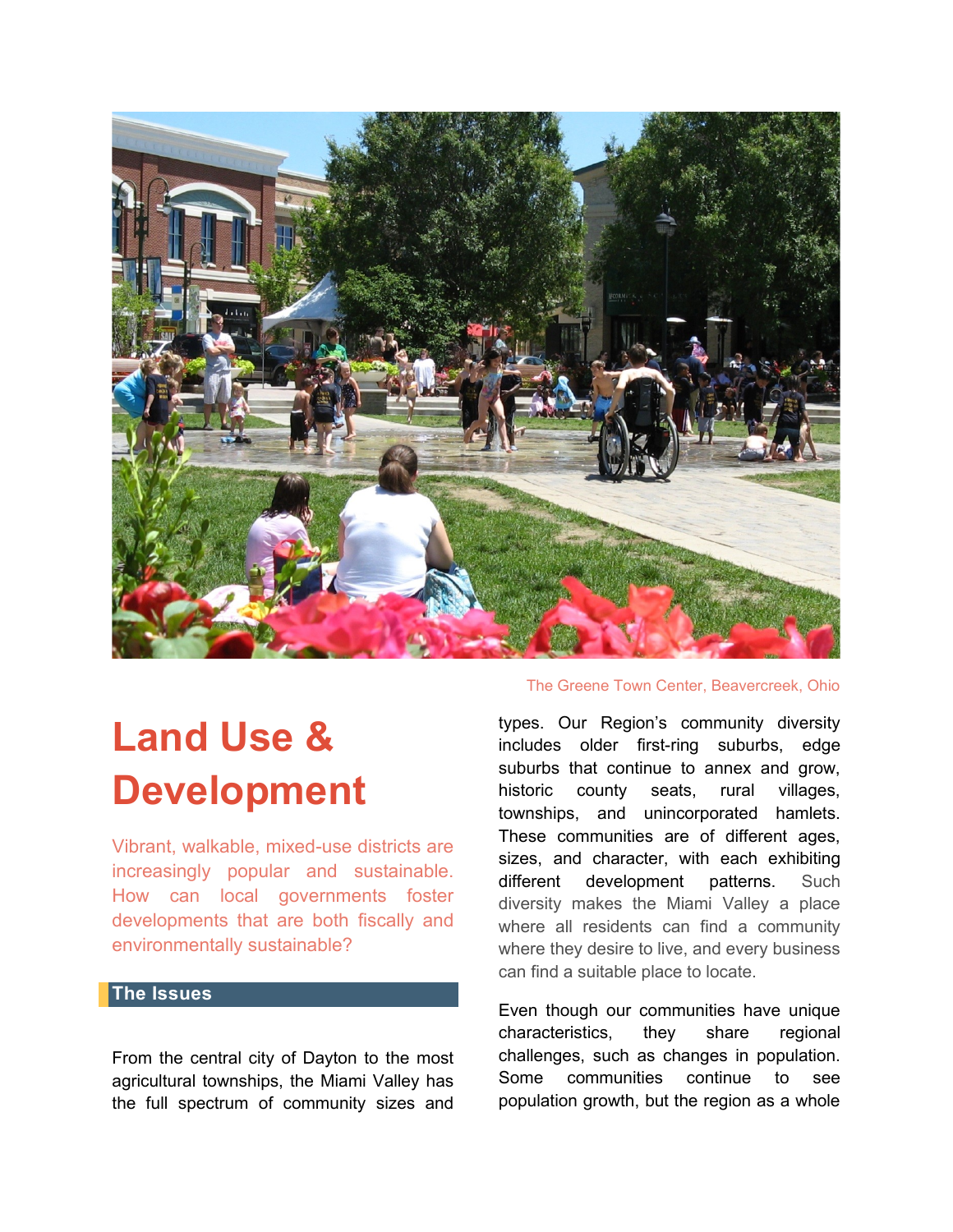has only grown by 0.03 percent since 1980. In addition, our Region's median age is increasing. Between the 2000 and 2010 Census, the median age in each county rose, and in three of the five counties (Darke, Miami, and Preble) the 2010 median age was above 40, which was higher than the national median age of 37.2. In order to serve our aging population, communities will need to alter the way they plan. For example, as people age, they drive less, especially at night. Our future land use plans must take this into consideration.

Our Region's present development pattern is characterized by urban and suburban sprawl. Sprawl is the expansion of auto-dependent development into rural or less populated areas, creating large distances between residential and commercial uses. To illustrate: our region has roughly the same population as it did in 1970, but 83 percent more developed, urbanized land cover. This trend is unsustainable; it requires a large amount of expensive infrastructure, and eliminates tree canopy.

Luckily, there is a growing demand for vibrant, mixed-use, walkable developments that intermingle commercial and residential land uses. This type of development pattern is highly sustainable, serves the aging population's needs, and creates a sense of community. People of all ages want to live in vibrant front porch style communities, where they can interact with neighbors while leaving their cars behind. They want destinations like cafes, corner markets, and neighborhood parks to be easily accessible by bicycle or on foot. All of the above increase quality of life, reduce sprawl, and minimize community expense in creating and repairing infrastructure.

Climate change is also becoming a land use planning issue. Communities are interested in keeping ecosystems intact, as that can help an area mitigate and adapt to climate change.

Many zoning codes and land use ordinances do not allow for compact, mixed-use developments. Additionally, they provide no guidance in planning for an aging population, climate change, weather extremes, or shifting economics. Communities will need to address these issues when updating their comprehensive plans and zoning codes. Fortunately, there are tools Miami Valley communities can use to inform the critical decisions to be made about how, and where, individual communities intend to develop in the future. Compiled by the Miami Valley Regional Planning Commission, the [Planning](https://www.mvrpc.org/regional-planning/regional-planning-services/planning-tools)  [Tools page](https://www.mvrpc.org/regional-planning/regional-planning-services/planning-tools) provides planning officials with guides, resource links, and best practices for development of many different types of local plans.

## **What Communities can do**

It may seem like a daunting task, but updating community plans, codes, and zoning is a highly effective way to guide development in a manner that reflects community priorities. Some communities have not updated their plans in a long time, and, [as studies have](https://www.tandfonline.com/doi/pdf/10.1080/01944363.2014.981200)  [documented,](https://www.tandfonline.com/doi/pdf/10.1080/01944363.2014.981200) while zoning codes can be used to support sustainability goals, older codes tend to incorporate fewer sustainability principles.

The resource lists below present some practices being adopted by local governments. The overall theme is the promotion of more [compact,](https://balancedgrowth.ohio.gov/Portals/0/BLLUP/2010%20Update/Chapter%203%20Compact%20Development%2020150407.pdf) resilient and cost-effective patterns of development.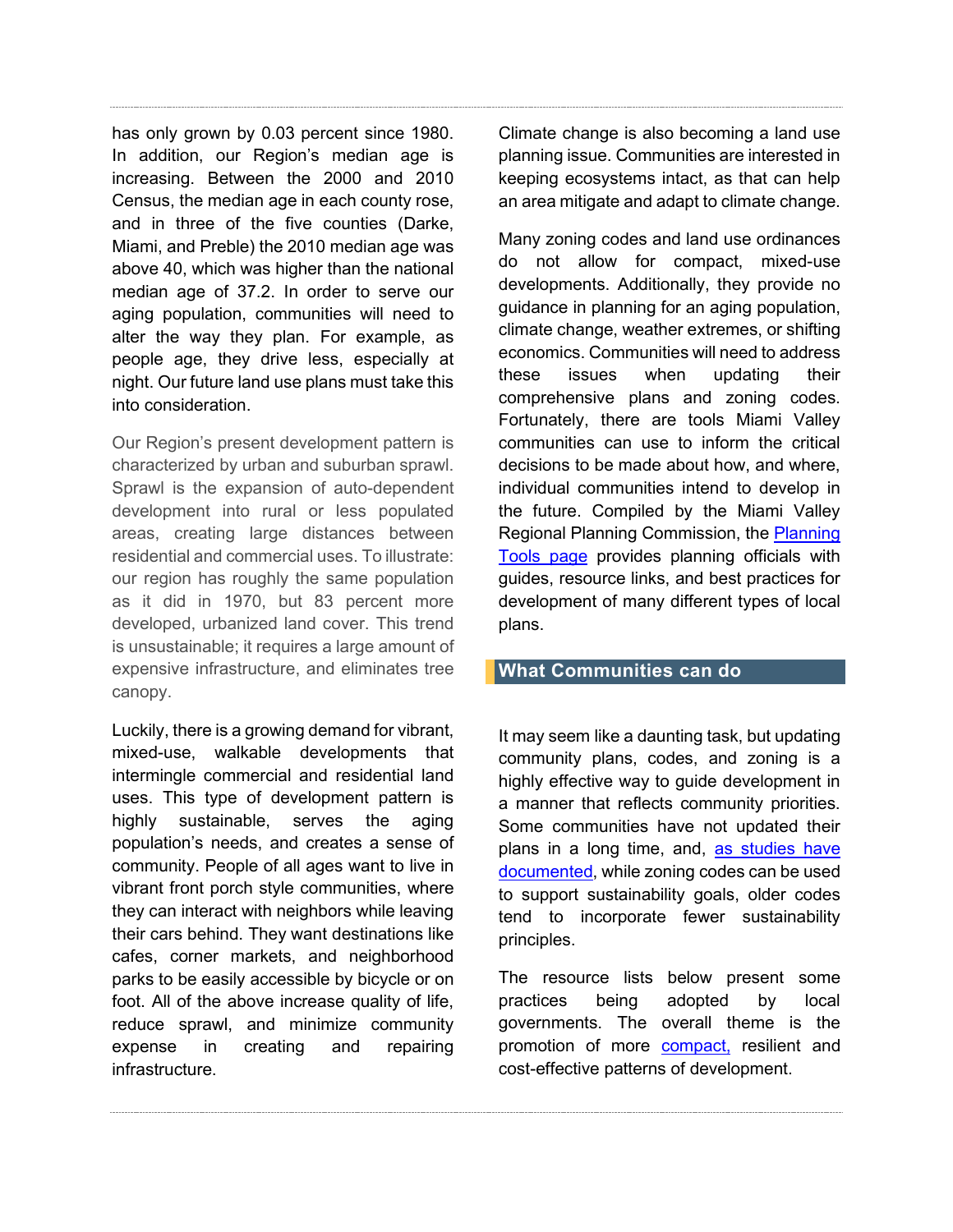# **Community Education & Outreach**

- Convene a civic forum series or advisory committee concerning the desired placement of future land uses in your community. The **[Going Places](https://www.mvrpc.org/regional-planning/going-places-initiative)** framework offers [indicators and targets](https://www.mvrpc.org/sites/default/files/gp-summary-booklet-2015.pdf) for moving toward greater sustainability. It is a good resource to use when updating a comprehensive land use plan.
- Organize a "Better Block" project to demonstrate ideas for redeveloping a shopping district as a vibrant, walkable place, such as the projects that cities of [Akron](https://teambetterblock.com/akron/) and [Youngstown](https://www.gcbl.org/blog/2015/09/youngstown-kicks-off-better-blocks-series) did in 2015.
- Create a [pop-up shop event](http://www.cudc.kent.edu/pop_up_city/) to establish the need for neighborhood corner commercial uses in residential areas.

## Internal operations

- Locate government offices in a mixed-use district with foot traffic to leverage other community assets. For example, the new administration buildings in Xenia and Piqua were placed in those cities' historic downtowns.
- Provide municipal officials with opportunities to hear about the history and purpose of land-use planning. The Miami Valley Section of the American Planning Association offers an annual Planning and Zoning Workshop on the first Friday of every December, which covers the latest trends in planning.
- Adopt an infrastructure and land-use planning process that considers the longterm sustainability and life-cycle costs of development. The [Institute for Sustainable](https://sustainableinfrastructure.org/about-isi/)  [Infrastructure](https://sustainableinfrastructure.org/about-isi/) offers **Envision**, a project assessment tool. The [INVEST](https://www.sustainablehighways.org/) tool from the Federal Highway Administration evaluates the sustainability of transportation infrastructure.

# **Land Use & Development**

## **Contacts**

- Regional planning and transportation Brian O. Martin, Miami Valley Regional Planning Commission (MVRPC), 937.223.6323, [bmartin@mvrpc.org](mailto:bmartin@mvrpc.org)
- Comprehensive plans Martin Kim, Miami Valley Regional Planning Commission, 937.223.6323, [mkim@mvrpc.org](mailto:mkim@mvrpc.org)
- Better Block events Jason Segedy, City of Akron, 330.375.2770, [JSegedy@akronohio.gov](mailto:JSegedy@akronohio.gov)
- Conservation development and cottage development — Kirby Date, Cleveland State University, 216.687.5477, [k.date@csuohio.edu](mailto:k.date@csuohio.edu)
- Greenspace planning Matt Lindsay, Miami Valley Regional Planning Commission, 937.223.6323, [mlindsay@mvrpc.org](mailto:mlindsay@mvrpc.org)
- Mixed-use development Joyce Braverman, Shaker Heights Planning, 216.491.1432, [joyce.braverman@shakeronline.com](mailto:joyce.braverman@shakeronline.com)
- Transit-oriented development Brandon Policicchio, Greater Dayton RTA 937.425.8330, [bpolicicchio@greaterdaytonrta.org](mailto:bpolicicchio@greaterdaytonrta.org)
- Envision Nadja Turek, Woolpert, [nadja.turek@woolpert.com,](mailto:nadja.turek@woolpert.com) 937.531.1287
- Vacant land re-use Mike Grauwelman, Montgomery County Land Bank, 937.531.6921, [mikeg@mclandbank.com](mailto:mikeg@mclandbank.com)

## **Resources**

- [Miami Valley Data Commons](https://www.mvrpc.org/data-mapping/miami-valley-data-commons)
- American Planning Association, [Miami](http://www.ohioplanning.org/aws/APAOH/pt/sp/sections-miami-valley)  [Valley Section](http://www.ohioplanning.org/aws/APAOH/pt/sp/sections-miami-valley)
- MVRPC [Going Places Initiative](https://www.mvrpc.org/regional-planning/going-places-initiative)
- [Miami Valley Regional Planning](https://www.mvrpc.org/)  **[Commission](https://www.mvrpc.org/)**
- [Inclusionary zoning tool kit](https://www.policylink.org/resources-tools/inclusionary-zoning)
- [Ohio Balanced Growth Program](https://balancedgrowth.ohio.gov/)
- *[Retrofitting Suburbia](http://uli.org/wp-content/uploads/2009/10/Sustainable-Suburbs-Retrofitting-Suburbia.pdf)* by Ellen Dunham-Jones and June Williamson
- [Smart Growth America](https://smartgrowthamerica.org/) this includes National Complete Streets Coalition and Institute for Form-Based Codes.
- [Transit-supportive density](https://www.psrc.org/sites/default/files/tsdluguidancepaper.pdf) guidance paper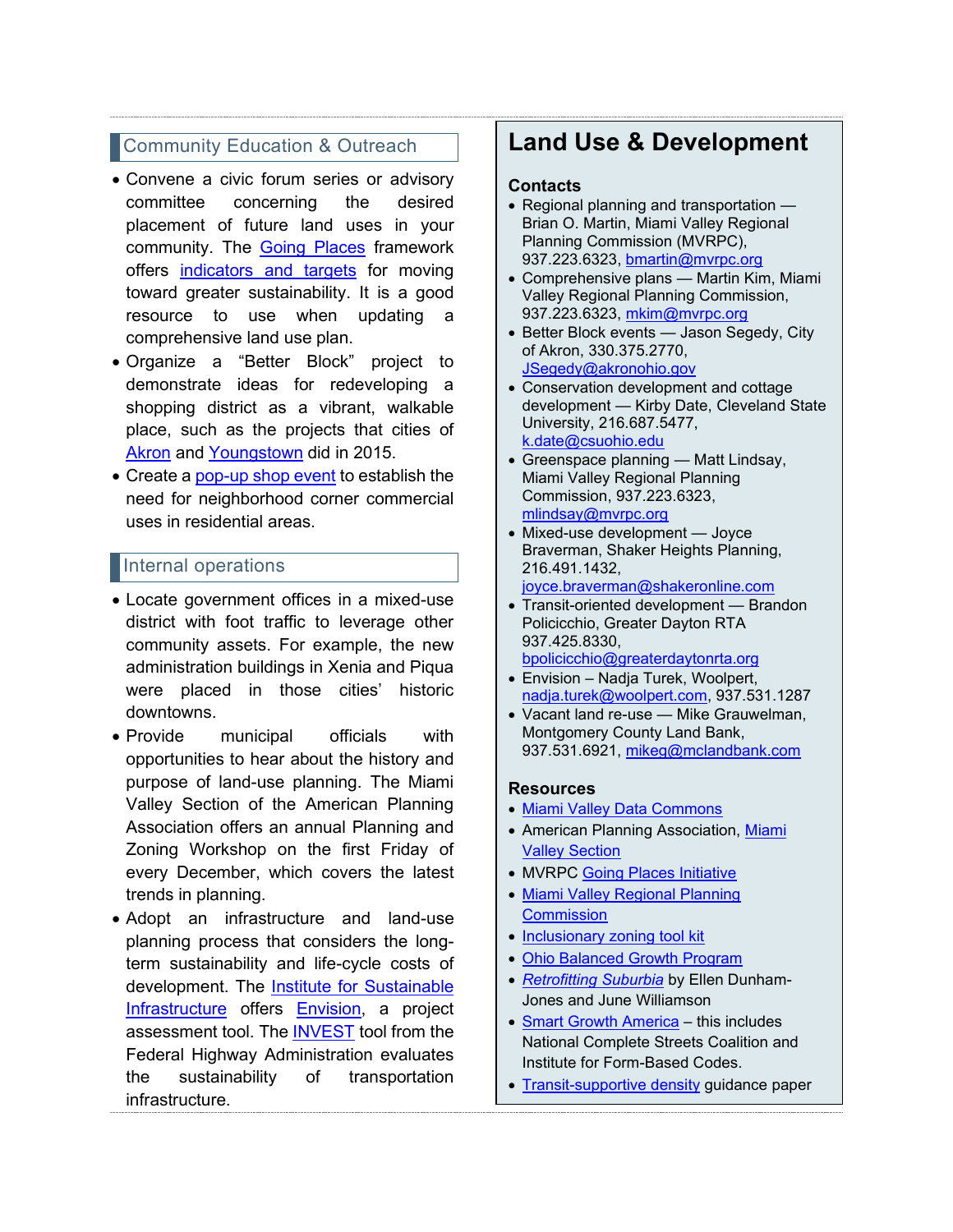• Learn about [projected weather impacts of](https://nca2018.globalchange.gov/chapter/2/)  [climate change,](https://nca2018.globalchange.gov/chapter/2/) and how green-scaping and protecting local ecosystems can help mitigate and adapt to them.

## **Ordinances and policies**

- Review and update your community's zoning code to require, encourage, or at least allow practices related to [sustainability.](https://www.tandfonline.com/doi/pdf/10.1080/01944363.2014.981200)
- Transit-oriented development (TOD) High quality transit supports development, and dense development supports transit. But this relationship does not happen by accident. It takes planning and the right policies. Greater Cleveland RTA offers [guidelines](http://www.riderta.com/tod/guidelines#rectod) for doing it right. Communities with TOD policies are in a better position to receive capital grants from federal, state and regional authorities for transit, air quality, or brownfields remediation.
- Mixed-use districts Encouraging mixeduse rather than single-use zoning districts can help create vibrant places with higher property values and can help revitalize areas with outmoded real estate. Ohiobased models include:
	- o Mayfield Heights' [Mixed Use District](http://library.amlegal.com/nxt/gateway.dll/Ohio/mayfieldhts/parteleven-planningandzoningcode?f=templates$fn=default.htm$3.0$vid=amlegal:mayfieldhts_oh) in its zoning code is an overlay to encourage higher intensity mixed-use development (as an option to the underlying zoning that currently exists on the property).
	- o Cleveland's code for [Urban Form Overlay](http://library.amlegal.com/nxt/gateway.dll/Ohio/cleveland_oh/cityofclevelandohiocodeofordinances?f=templates$fn=default.htm$3.0$vid=amlegal:cleveland_oh) Districts (to preserve the pedestrianoriented character of unique shopping districts) and [Live-Work Overlay](http://library.amlegal.com/nxt/gateway.dll/Ohio/cleveland_oh/cityofclevelandohiocodeofordinances?f=templates$fn=default.htm$3.0$vid=amlegal:cleveland_oh) Districts.
	- o Shaker Heights' Commercial Mixed Use District zoning (see [Chapter 1234\)](http://library2.amlegal.com/nxt/gateway.dll/Ohio/shakerhts_oh/codifiedordinancesofthecityofshakerheigh?f=templates$fn=default.htm$3.0$vid=amlegal:shakerhts_oh), which requires designs that "encourage a compact mix of retail, service, office, housing and public activities to coexist in a manner that reflects human scale and emphasizes pedestrian orientation, taking

advantage of the convenience provided by multi-modal transportation options and the vitality that mixed uses can bring to a community."

- [Form-based codes](https://formbasedcodes.org/) There is growing interest in form-based zoning codes, which regulate the form (site layout) and massing of buildings, parking areas, and landscape areas, rather than the uses of a building or a site. While a complete overhaul of a zoning code is a big project, local communities may want to consider a formbased code for business districts in order to promote the development of walkable districts. [Dublin, Ohio](https://dublinohiousa.gov/dublin-innovates-form-based-code/) and [New Rochelle,](https://smartgrowthamerica.org/new-zoning-makes-new-rochelles-vision-a-reality/)  [New York](https://smartgrowthamerica.org/new-zoning-makes-new-rochelles-vision-a-reality/) provide case studies.
- Inclusionary zoning The entire region is stronger and more equitable when all communities offer affordable housing. A [model](https://www.montgomerycountymd.gov/DHCA/housing/singlefamily/mpdu/history_law.html) is Montgomery County, MD which has produced 13,000 units of affordable housing while still offering communities an opt-out.
- Density bonuses Developers can be offered incentives to build developments that are transit-oriented, include mixeduses, or have inclusionary housing, by offering density bonuses (increasing the allowable number of dwelling units per acre). Cleveland Heights has a special mixed-use zoning overlay district to encourage creative development projects with higher density (see [Chapter 1145](http://library2.amlegal.com/nxt/gateway.dll/Ohio/clevelandhts_oh/codifiedordinances?f=templates$fn=default.htm$3.0$vid=amlegal:clevelandhts_oh) of the city code). The American Planning Association has guidance on density bonuses to incentivize the development of [affordable housing.](https://www.planning.org/publications/document/9027808/) Another way to encourage sustainable development practices is with expedited permitting.
- Cottage housing development One way to encourage attractive housing that is affordable and relatively dense is to allow [cottages in planned unit developments.](https://www.huduser.gov/portal/casestudies/study_102011_2.html)